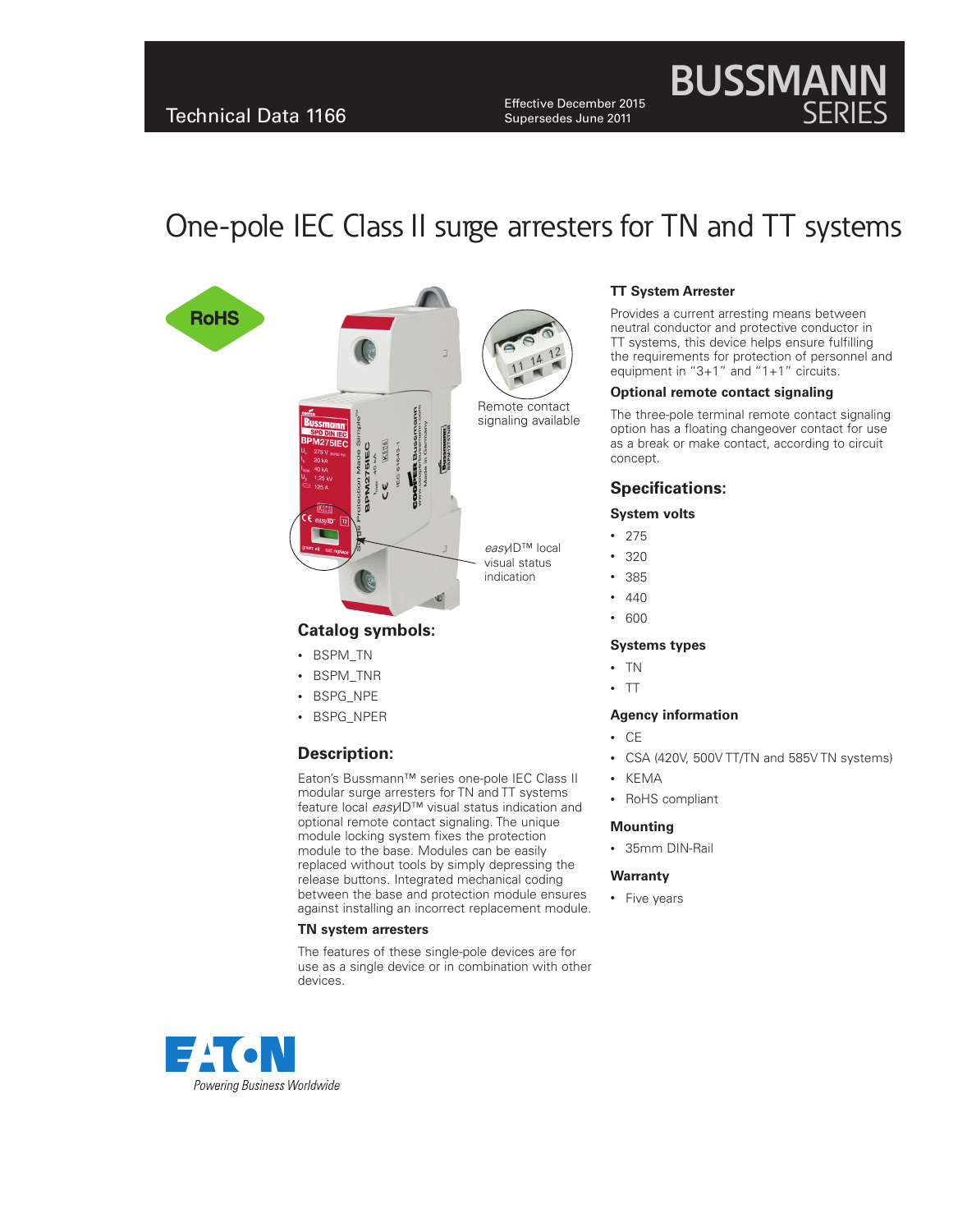## **Dimensions - mm:**



## **Module circuit diagrams:**

Shown with optional remote contact signaling

MOV  $\Box$  Thermal disconnector Gas discharge tube (single) $\mathcal{L}$  $\begin{array}{c} 12 \\ 11 \\ 14 \\ 14 \end{array}$  $\mathbf{I}$ 

BSPM1275TN(R) BSPM1320TN(R) BSPM1385TN(R) BSPM1440TN(R) BSPM1600TN(R)



BSPG1255NPE(R)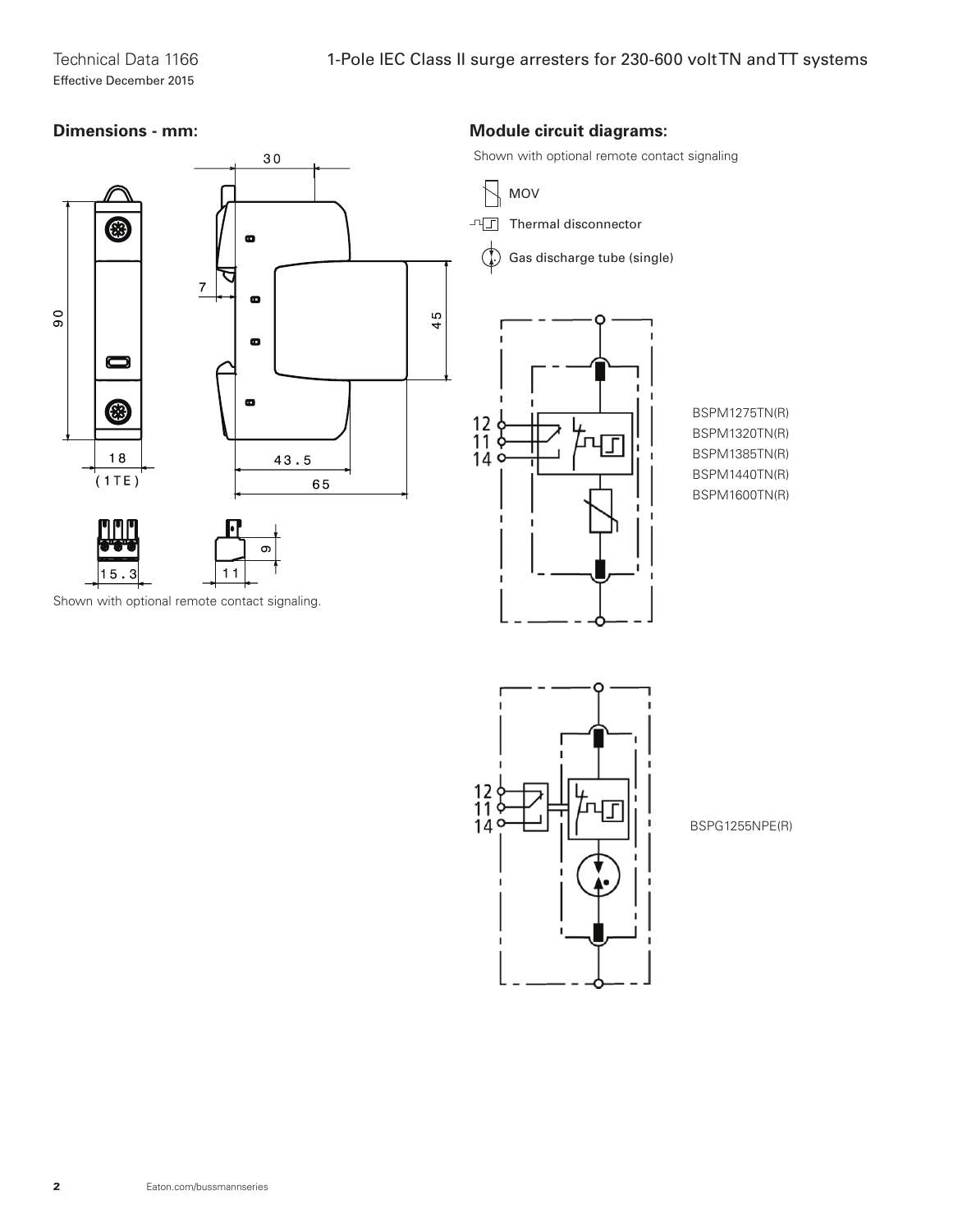## **Ordering information:**

| System voltage (50-60Hz) / poles                                                                      |                         | 230V/1                                                              | 230V/1                   | 230V/1                          | 400V/1                   | 480V/1                   | $230V/1*$                |
|-------------------------------------------------------------------------------------------------------|-------------------------|---------------------------------------------------------------------|--------------------------|---------------------------------|--------------------------|--------------------------|--------------------------|
| Max. Continuous Operating Voltage (MCOV) [U <sub>c</sub> ] AC<br>$(50-60Hz)$                          |                         | 275V                                                                | 320V                     | 385V                            | 440V                     | 600V                     | 255V                     |
| Catalog numbers (base + modules)                                                                      | W/O remote<br>signaling | BSPM1275TN                                                          | BSPM1320TN               | BSPM1385TN                      | BSPM1440TN               | BSPM1600TN               | BSPG1255NPE              |
|                                                                                                       | W/ remote<br>signaling  | BSPM1275TNR                                                         | BSPM1320TNR              | BSPM1385TNR                     | BSPM1440TNR              | BSPM1600TNR              | BSPG1255NPER             |
| Replacement modules                                                                                   |                         | BPM275IEC                                                           | BPM320IEC                | BPM385IEC                       | BPM440IEC                | BPM600IEC                | BPG255NPE                |
| <b>Specifications</b>                                                                                 |                         |                                                                     |                          |                                 |                          |                          |                          |
| Line system type                                                                                      |                         | TN/TT                                                               | TN/TT                    | TN/TT                           | <b>TN</b>                | <b>TN</b>                | TT                       |
| Max. continuous operating DC voltage [U.]                                                             |                         | 350V                                                                | 420V                     | 500V                            | 585V                     | 600V                     |                          |
| Voltage protection level [U ]                                                                         |                         | $\leq$ 1.5kV                                                        | $\leq$ 1.5kV             | $\leq$ 1.75kV                   | $\leq 2kV$               | $\leq$ 2.5kV             | $\leq$ 1.5kV             |
|                                                                                                       | at 5kA                  | $\leq 1kV$                                                          | $\leq 1.2kV$             | $\leq$ 1.35kV                   | $\leq$ 1.7kV             | $\leq 2kV$               |                          |
| Max. mains-side overcurrent protection                                                                |                         | 125A gG                                                             | 125A gG                  | 125A gG                         | 125A gG                  | 100A gG                  | $\overline{\phantom{0}}$ |
| Short-circuit withstand capability for max. mains-side<br>overcurrent protection (I <sub>cccp</sub> ) |                         | $50kA_{rms}$                                                        | $25kA_{\text{rms}}$      | $25kA_{\text{rms}}$             | $25kA_{rms}$             | $25kA_{rms}$             | $\overline{\phantom{0}}$ |
| Temporary Overvoltage (TOV) [U <sub>-</sub> ]                                                         | Withstand               | 335V / 5 sec.                                                       | 335V / 5 sec.            | 440V / 120 min.                 | 580V / 5 sec.            | 700V / 5 sec.            | 1200V / 200 ms           |
|                                                                                                       | Safe failure            | 440V / 120 min.                                                     | 440V / 120 min.          | $\overbrace{\phantom{1232211}}$ | 765V / 120 min.          | 915V / 120 min.          |                          |
| Response time [t.]                                                                                    |                         | $\leq$ 25 ns                                                        | $\leq$ 25 ns             | $\leq$ 25 ns                    | $\leq$ 25 ns             | $\leq$ 25 ns             | $\leq 100$ ns            |
| Follow current extinguishing capability $[I_{\scriptscriptstyle{6}}]$                                 |                         | $\overline{\phantom{0}}$                                            | $\overline{\phantom{0}}$ | $\overline{\phantom{0}}$        | $\overline{\phantom{0}}$ | $\overline{\phantom{0}}$ | $100A_{rms}$             |
| Lightning impulse current (10/350µs) [I <sub>im</sub> ]                                               |                         |                                                                     |                          |                                 |                          |                          | 12kA                     |
| Nominal discharge current (8/20µs) [I ]                                                               |                         | 20kA                                                                | 20kA                     | 20kA                            | 20kA                     | 15kA                     | 20kA                     |
| Max. Discharge current (8/20µs) [I <sub>msv</sub> ]                                                   |                         | 40kA                                                                | 40 <sub>k</sub> A        | 40kA                            | 40kA                     | 30kA                     | 40kA                     |
| Agency information                                                                                    |                         | <b>KEMA</b>                                                         | KEMA, CSA                | KEMA, CSA                       | KEMA, CSA                | KEMA, CSA                | <b>KEMA</b>              |
| Capacity                                                                                              |                         | 1 mod., DIN 43880                                                   |                          |                                 |                          |                          |                          |
| SPD according to                                                                                      |                         | EN 61643-11 Type 2, IEC 61643-11 Class II                           |                          |                                 |                          |                          |                          |
| Operating environment [T <sub>ii</sub> ]                                                              |                         | -40°C to +80°C, 5% to 95% RH                                        |                          |                                 |                          |                          |                          |
| Operating state/fault indication                                                                      |                         | Green (good) / Red (replace)                                        |                          |                                 |                          |                          |                          |
| Number of ports                                                                                       |                         | $\mathbf{1}$                                                        |                          |                                 |                          |                          |                          |
| Cross-sectional area                                                                                  | Min.                    | 1.5mm <sup>2</sup> /14AWG solid/flexible                            |                          |                                 |                          |                          |                          |
|                                                                                                       | Max.                    | 35mm <sup>2</sup> /2AWG stranded - 25mm <sup>2</sup> /4AWG flexible |                          |                                 |                          |                          |                          |
| Mounting                                                                                              |                         | 35mm DIN-Rail per EN 60715                                          |                          |                                 |                          |                          |                          |
| Enclosure material                                                                                    |                         | Thermoplastic, UL 94V0                                              |                          |                                 |                          |                          |                          |
| Location category                                                                                     |                         | Indoor                                                              |                          |                                 |                          |                          |                          |
| Degree of protection                                                                                  |                         | <b>IP20</b>                                                         |                          |                                 |                          |                          |                          |
| Product warranty                                                                                      |                         | Five years**                                                        |                          |                                 |                          |                          |                          |
| <b>Remote contact signaling</b>                                                                       |                         |                                                                     |                          |                                 |                          |                          |                          |
| Contact signaling type                                                                                |                         | Changeover contact                                                  |                          |                                 |                          |                          |                          |
| Switching capacity (volts/amps)                                                                       | AC                      | 250V/0.5A                                                           |                          |                                 |                          |                          |                          |
|                                                                                                       | DC.                     | 250V/0.1A; 125V/0.2A; 75V/0.5A                                      |                          |                                 |                          |                          |                          |
| Conductor ratings and cross-sectional area                                                            |                         | 60/75°C max. 1.5mm <sup>2</sup> /14AWG solid/flexible               |                          |                                 |                          |                          |                          |
| Ordering information                                                                                  |                         | Order from catalog numbers above                                    |                          |                                 |                          |                          |                          |

\* N-PE surge arrester for location between neutral conductor and protective conductor in TT systems.

\*\* See Eaton Bussmann series SPD limited warranty statement (3A1502) for details at www.cooperbussmann.com/surge.

## **Recommended Bussmann series back up fuses**

|                      | <b>TT / TN system NH fuse catalog numbers</b> |               |  |  |  |
|----------------------|-----------------------------------------------|---------------|--|--|--|
| <b>DIN fuse size</b> | 275, 320, 385, 440V                           | 600V          |  |  |  |
| 00                   | 125NHG00B                                     | 100NHG00B-690 |  |  |  |
|                      | 125NHG0B                                      |               |  |  |  |
| O <sub>1</sub>       | 125NHG01B                                     |               |  |  |  |
|                      | 125NHG1B                                      | 100NHG1B-690  |  |  |  |
|                      | 125NHG02B                                     |               |  |  |  |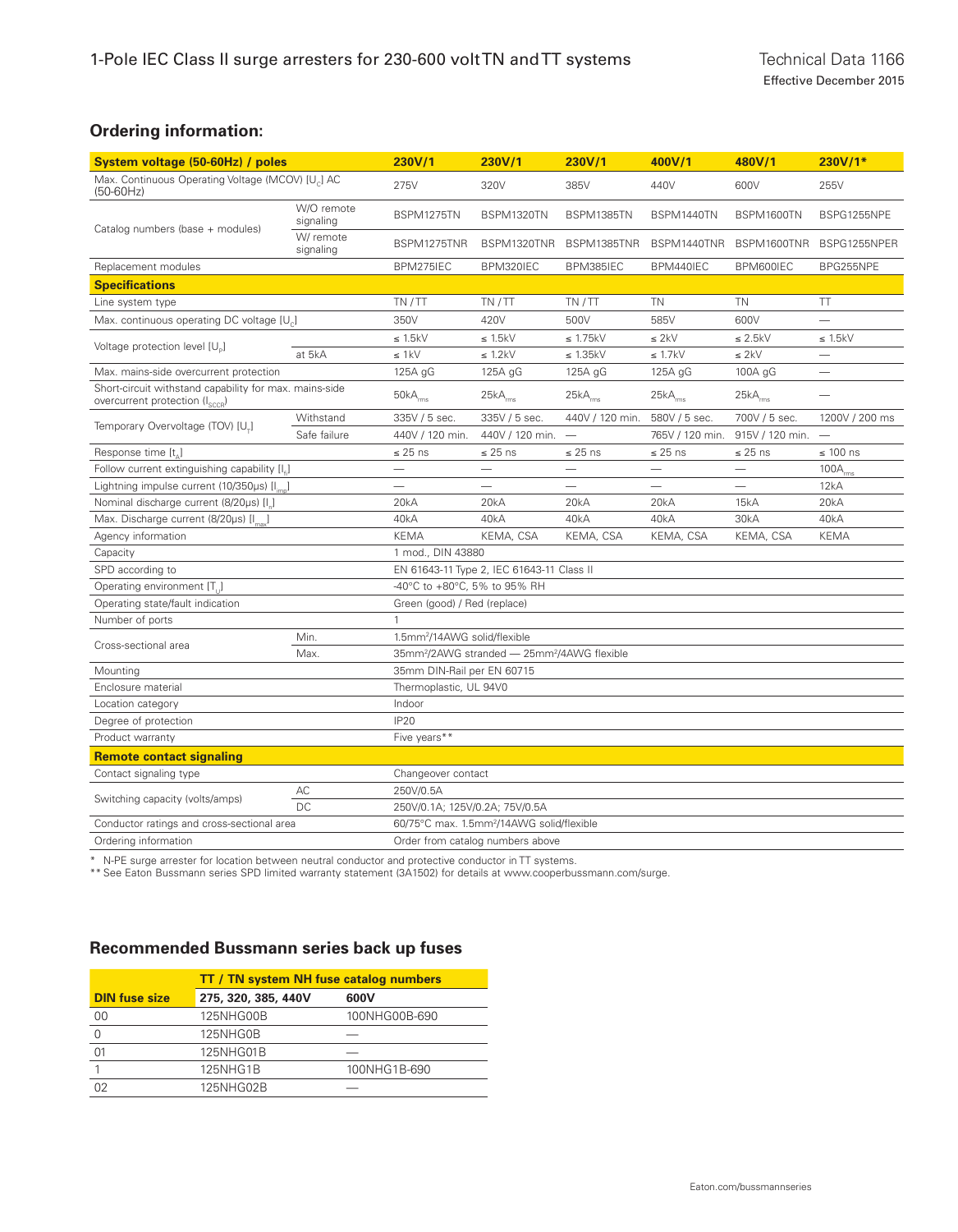The only controlled copy of this data sheet is the electronic read-only version located on the Eaton network drive. All other copies of this document are by definition uncontrolled. This bulletin is intended to clearly present comprehensive product data and provide technical information that will help the end user with design applications. Eaton reserves the right, without notice, to change design or construction of any products and to discontinue or limit distribution of any products. Eaton also reserves the right to change or update, without notice, any technical information contained in this bulletin. Once a product has been selected, it should be tested by the user in all possible applications.

> **Eaton** 1000 Eaton Boulevard Cleveland, OH 44122 Eaton.com

Bussmann Division 114 Old State Road Ellisville, MO 63021 United States Eaton.com/bussmannseries

© 2015 Eaton All Rights Reserved Printed in USA Publication No. 1166 — BU-SB15XXX December 2015

Eaton, Bussmann and easyID are valuable trademarks of Eaton in the U.S. and other countries. You are not permitted to use the Eaton trademarks without prior written consent of Eaton.  $C$ S $\Delta$ KEMA

For Eaton's Bussmann series product information, call **1-855-287-7626** or visit: **Eaton.com/bussmannseries**

Follow us on social media to get the latest product and support information.